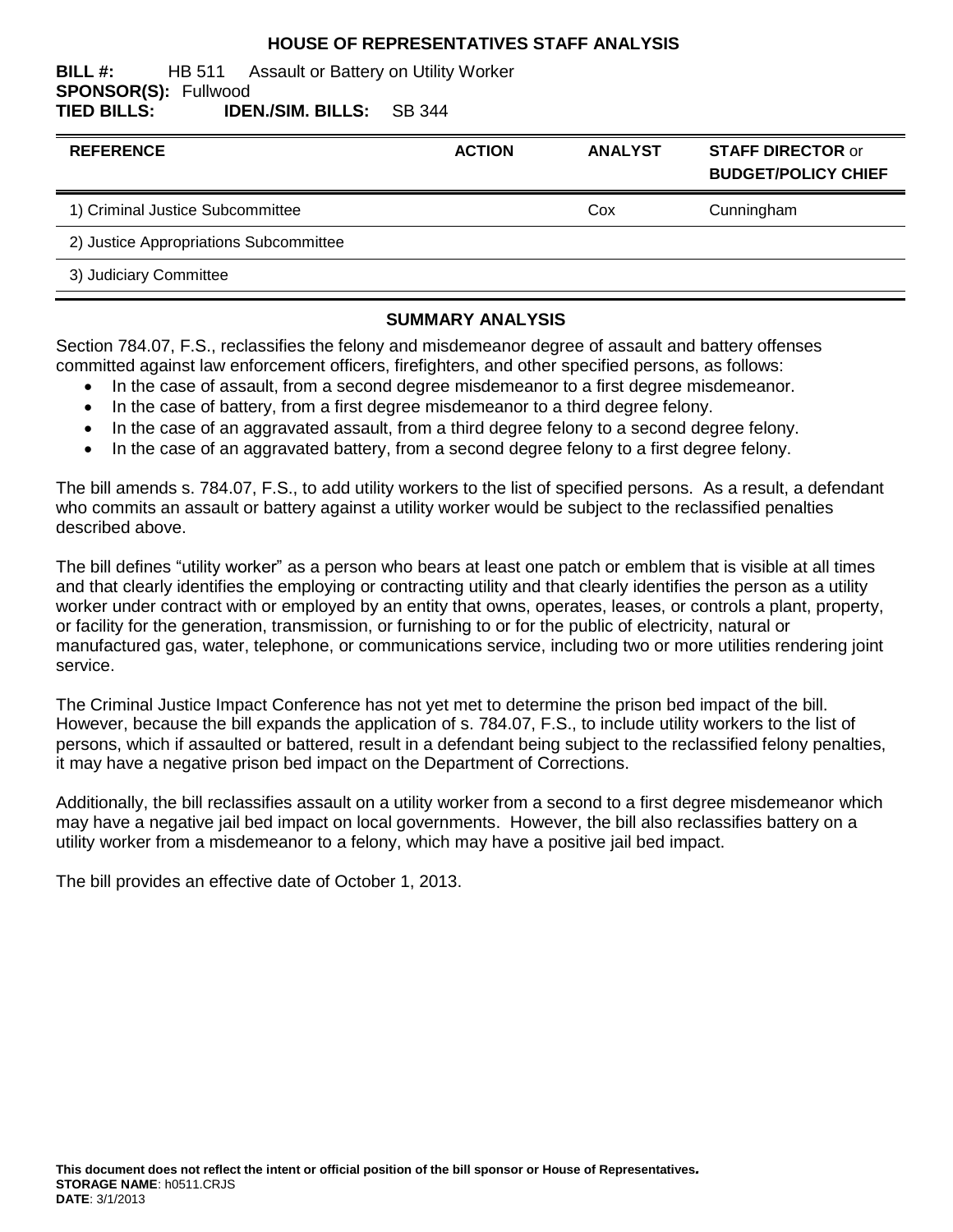### **FULL ANALYSIS**

## **I. SUBSTANTIVE ANALYSIS**

## A. EFFECT OF PROPOSED CHANGES:

## **Assault**

An "assault," which is classified as a second degree misdemeanor, $1$  occurs when a person intentionally and unlawfully threatens by word or act to do violence to another person, coupled with an apparent ability to commit violence, and an action which creates a well-founded fear in such other person that violence is imminent. $2$ 

An "aggravated assault," which is classified as a third degree felony, $^3$  is an assault:

- With a deadly weapon without intent to kill; or
- With an intent to commit a felony. $4$

### **Battery**

A "battery," which is classified as a first degree misdemeanor,<sup>5</sup> occurs when a person actually and intentionally touches or strikes another person against their will or intentionally causes bodily harm to another person.<sup>6</sup>

An "aggravated battery," which is classified as a second degree felony, $^7$  occurs when a person, in committing battery:

- Intentionally or knowingly causes great bodily harm, permanent disability, or permanent disfigurement; or
- $\bullet$  Uses a deadly weapon. $8$

### **Penalty Enhancements for Assault and Battery under s. 784.07, F.S.**

Currently, s. 784.07, F.S., provides that when a person is charged with knowingly committing assault, aggravated assault, battery, or aggravated battery against a law enforcement officer;<sup>9</sup> firefighter;<sup>10</sup> emergency medical care provider;<sup>11</sup> traffic accident officer as described in s. 316.640, F.S.; nonsworn law enforcement agency employee certified as an agency inspector, blood alcohol analyst, or breath test operator;<sup>12</sup> law enforcement explorer;<sup>13</sup> or public transit employee<sup>14</sup> who is engaged in the lawful performance of his or her duties, the offense is reclassified as follows:

 $\overline{a}$ 

**DATE**: 3/1/2013

<sup>1</sup> A second degree misdemeanor is punishable by up to 60 days in county jail and a \$500 fine. Sections 775.082 and 775.083, F.S. <sup>2</sup> Section 784.011, F.S.

<sup>3</sup> A third degree felony is punishable by up to five years imprisonment and a \$5,000 fine. Sections 775.082 and 775.083, F.S.

<sup>4</sup> Section 784.021, F.S.

<sup>5</sup> A first degree misdemeanor is punishable by up to one year in county jail and a \$1,000 fine. Sections 775.082 and 775.083, F.S.  $6$  Section 784.03(1)(a), F.S.

 $^7$  A second degree felony is punishable by up to 15 years imprisonment and a \$10,000 fine. Sections 775.082 and 775.083, F.S.

 $8$  Section 784.045(1)(b), F.S., states a person also commits aggravated battery if the person who was the victim of the battery was pregnant at the time of the offense and the offender knew or should have known that the victim was pregnant.

<sup>9</sup> Section 784.07, F.S., defines "law enforcement officer" to also include a correctional officer; a correctional probation officer; an auxiliary law enforcement officer, and an auxiliary correctional officer, as those terms are respectively defined in s. 943.10, F.S.; a county probation officer; an employee or agent of the Department of Corrections who supervises or provides services to inmates; an officer of the Parole Commission; and law enforcement personnel of the Fish and Wildlife Conservation Commission or the Department of Law Enforcement.

 $10$  Section 784.07(1)(b), F.S., defines "firefighter" as any person employed by any public employer of this state whose duty it is to extinguish fires; to protect life or property; or to enforce municipal, county, and state fire prevention codes, as well as any law pertaining to the prevention and control of fires.

Section  $784.07(10(a)$ , F.S., defines "emergency medical care provider" as an ambulance driver, emergency medical technician, paramedic, registered nurse, physician, or medical director as defined in s. 401.23; or any person authorized by an emergency medical service licensed under ch. 401, F.S., who is engaged in the performance of his or her duties. It also includes physicians, employees, agents, or volunteers of hospitals as defined in ch. 395, F.S., who are employed, under contract, or otherwise authorized by a hospital to perform duties directly associated with the care and treatment rendered by the hospital's emergency department or the security thereof.

**STORAGE NAME**: h0511.CRJS **PAGE: 2** <sup>12</sup> Employee must be in uniform and engaged in processing, testing, evaluating, analyzing, or transporting a person who is detained or under arrest for DUI. Section 784.07(2), F.S.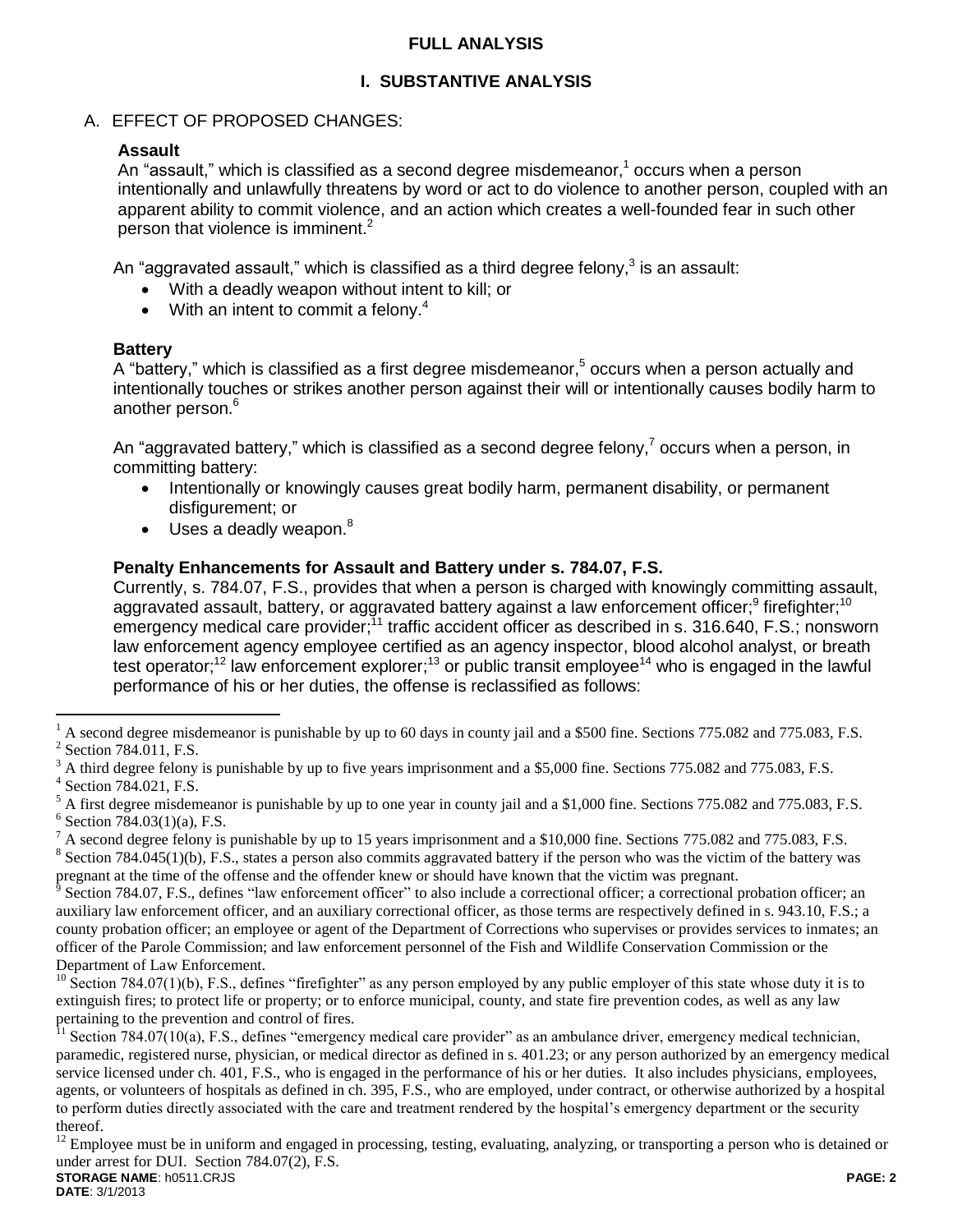- In the case of assault, from a second degree misdemeanor to a first degree misdemeanor.<sup>15</sup>
- In the case of battery, from a first degree misdemeanor to a third degree felony.<sup>16</sup>
- In the case of an aggravated assault, from a third degree felony to a second degree felony.<sup>17</sup>
- In the case of an aggravated battery, from a second degree felony to a first degree felony.<sup>18</sup>

Additionally, a person charged with a violation of s. 784.07, F.S., is not eligible for:

- Their adjudication of guilt to be withheld;
- Their sentence to be suspended or deferred; $^{19}$  or
- Statutory gain-time under s. 944.275, F.S., or any form of discretionary release, prior to serving the minimum sentence. $20$

#### *Effect of the Bill*

The bill amends s. 784.07, F.S., to add "utility worker" to the list of officers and persons described above. Thus, a defendant who commits an assault or battery offense against a utility worker will be subject to the reclassified penalties described above.

The bill defines "utility worker" as a person who bears at least one patch or emblem that is visible at all times and that clearly identifies the employing or contracting utility and that clearly identifies the person as a utility worker under contract with or employed by an entity that owns, operates, leases, or controls a plant, property, or facility for the generation, transmission, or furnishing to or for the public of electricity, natural or manufactured gas, water, telephone, or communications service, including two or more utilities rendering joint service.

The bill makes conforming changes to ss. 901.15, 943.051, 985.11, 985.644, and 921.0022, F.S., to correct terminology and statutory cites.

#### B. SECTION DIRECTORY:

Section 1. Amends s. 784.07, F.S., relating to assault or battery of law enforcement officers, firefighters, emergency medical care providers, public transit employees or agents, or other specified officers; reclassification of offenses; minimum sentences.

Section 2. Amends s. 901.15, F.S., relating to when arrest by officer without warrant is lawful.

Section 3. Amends s. 943.051, F.S., relating to criminal justice information; collection and storage; fingerprinting.

Section 4. Amends s. 985.11, F.S., relating to fingerprinting and photographing.

personnel, equipment maintenance personnel, or field supervisors, who are employees or agents of a transit agency as described in s. 812.015(1)(l), F.S.

 $\overline{a}$ 

**STORAGE NAME**: h0511.CRJS **PAGE: 3**  $20$  This does not apply if the early release is as a result of pardon or executive clemency, or conditional medical release under s. 947.149, F.S.

**DATE**: 3/1/2013

 $13$  Section 784.07(1)(c), F.S., defines "law enforcement explorer" as any person who is a current member of a law enforcement agency's explorer program and who is performing functions other than those required to be performed by sworn law enforcement officers on behalf of a law enforcement agency while under the direct physical supervision of a sworn officer of that agency and wearing a uniform that bears at least one patch that clearly identifies the law enforcement agency that he or she represents. <sup>14</sup> Section 784.07, F.S., defines "public transit employees or agents" as bus operators, train operators, revenue collectors, security

<sup>&</sup>lt;sup>15</sup> Section 784.07(2)(a), F.S.

 $^{16}$  Section 784.07(2)(b), F.S. Section 784.07(d), F.S., states that a person convicted of battery under s. 784.07(2)(b), F.S., is subject to mandatory minimum terms of imprisonment if during the commission of the offense, the person possessed a firearm or destructive device as defined in s. 790.001, F.S. (three-year mandatory minimum imprisonment); semiautomatic firearm and its high-capacity detachable box magazine, as defined in s. 775.087(3), F.S., or machine gun as defined in s. 790.001, F.S. (eight-year mandatory minimum imprisonment).

 $17$  Section 784.07(2)(c), F.S.

<sup>&</sup>lt;sup>18</sup> Section 784.07(2)(d), F.S. A first degree felony is punishable by up to 30 years imprisonment and a \$10,000 fine. Sections 775.082 and 775.083, F.S.

<sup>&</sup>lt;sup>19</sup> Section 784.07, F.S., states that this is notwithstanding when a court may place a defendant on probation or community control under s. 948.01, F.S.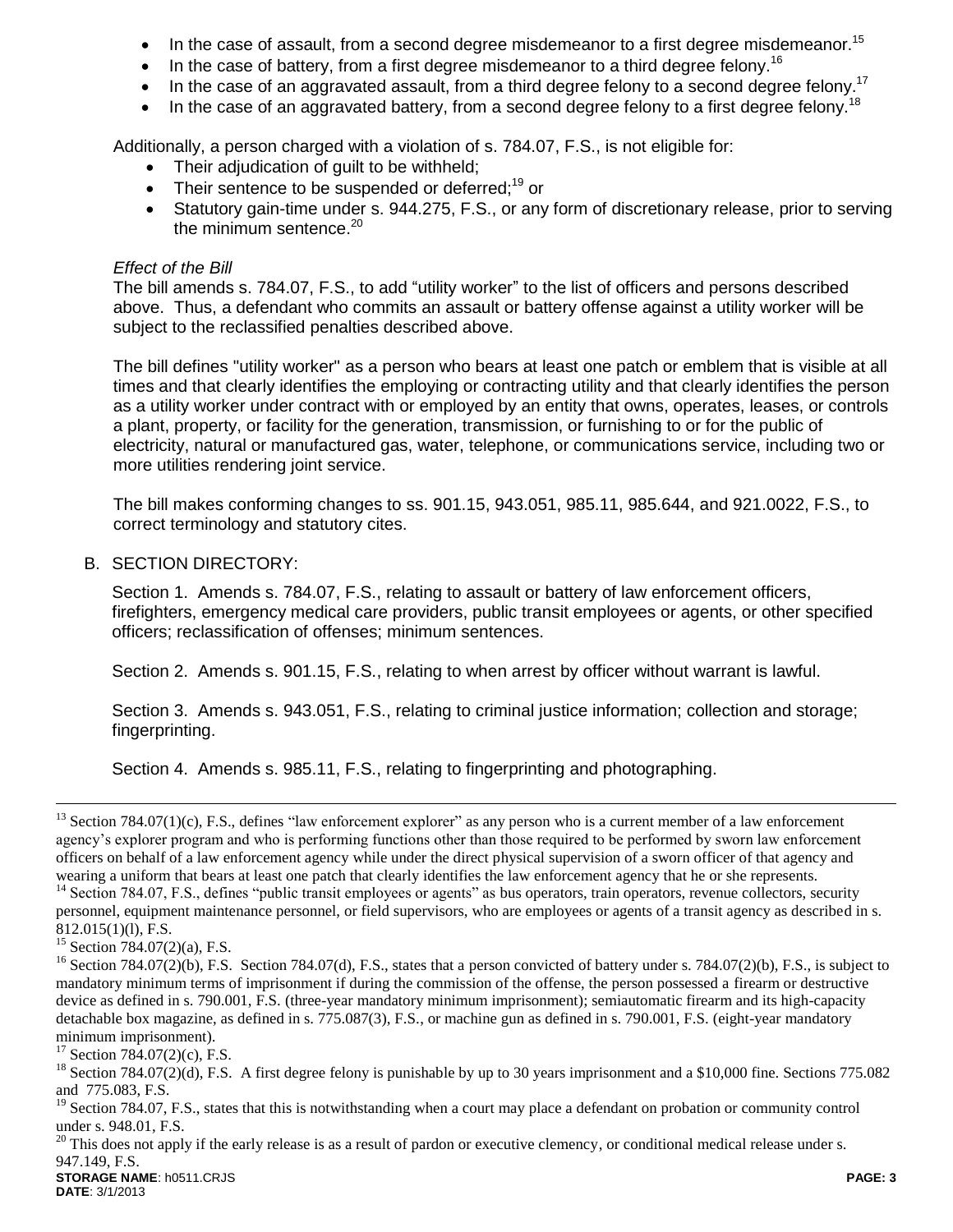Section 5. Amends s. 985.644, F.S., relating to departmental contracting powers; personnel standards and screening.

Section 6. Amends s. 921.0022, F.S., relating to Criminal Punishment Code; offense severity ranking chart.

Section 7. Provides an effective date of October 1, 2013.

## **II. FISCAL ANALYSIS & ECONOMIC IMPACT STATEMENT**

- A. FISCAL IMPACT ON STATE GOVERNMENT:
	- 1. Revenues:

The bill does not appear to have any impact on state revenues.

2. Expenditures:

The Criminal Justice Impact Conference has not yet met to determine the prison bed impact of the bill. However, because the bill expands the application of s. 784.07, F.S., to include utility workers to the list of persons, which if assaulted or battered, result in a defendant being subject to reclassified penalties, it may have a negative prison bed impact on the Department of Corrections.

- B. FISCAL IMPACT ON LOCAL GOVERNMENTS:
	- 1. Revenues:

The bill does not appear to have any impact on local government revenues.

2. Expenditures:

The bill reclassifies assault on a utility worker from a second to a first degree misdemeanor which may have a negative jail bed impact on local governments. However, the bill also reclassifies battery on a utility worker from a first degree misdemeanor to a third degree felony, which may have a positive jail bed impact.

C. DIRECT ECONOMIC IMPACT ON PRIVATE SECTOR:

None.

D. FISCAL COMMENTS:

None.

## **III. COMMENTS**

## A. CONSTITUTIONAL ISSUES:

1. Applicability of Municipality/County Mandates Provision:

This bill appears to be exempt from the requirements of Article VII, Section 18 of the Florida Constitution because it is a criminal law.

2. Other: